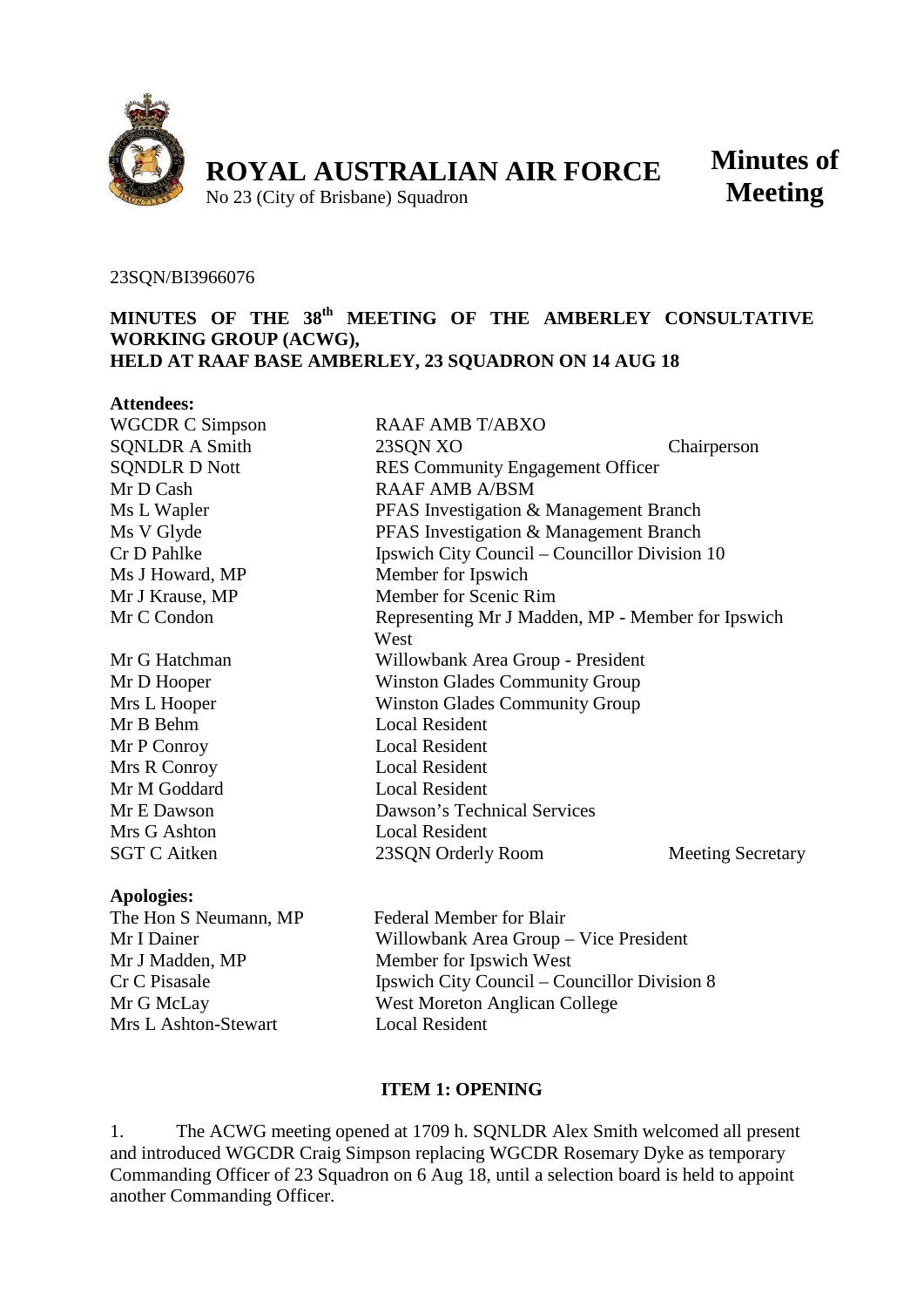2. WGCDR Simpson provided a brief summary of his experiences in the Amberley area and surrounding suburbs. He fully supports the ACWG Committee and views it as a good initiative to keep the local community informed about current and future projects on Base.

## **ITEM 2 / ITEM 3: REVIEW OF COMMITTEE ATTENDEES/APOLOGIES**

3. SQNLDR Smith carried out a review of apologies received as detailed in the meeting agenda.

4. Mr George Hatchman on behalf of Mr Ian Dainer and the Willowbank Area Group expressed best wishes to WGCDR Dyke and her family, which was further endorsed by all committee members wishing to recognise and thank WGCDR Dyke for her contributions to the ACWG meetings while she was Commanding Officer 23 Squadron.

# **ITEM 4: CONFIRMATION OF THE PREVIOUS MEETING'S MINUTES**

5. All attendees acknowledged that they had received and read the previous meeting's minutes.

6. Two action items from the last meeting remain outstanding due to 23 Squadron's inability to resource the action required at this point in time, however WGCDR Dyke will continue to progress these longer/slower but no less important tasks fully.

7. **For action**. WGCDR Dyke suggested two action points: firstly, to review the original Terms of Reference and secondly to propose a strategy or process that will give individuals guidance to raise concerns against the noise zones, noting this second point is a different avenue to expanding the scope of the ACWG.

8. No issues or concerns were raised with the previous minutes and they were unanimously accepted.

# **ITEM 5: PFAS INVESTIGATION PROJECT – PROGRESS UPDATE**

9. Ms Virginia Glyde introduced herself and Ms Leslie Wapler as the representatives for the PFAS Investigation and Management Team at Amberley to new members of the committee.

10. The project is progressing well. The report that informs what and where it was found will be released shortly, moving the focus for the next report to identify potential risk. Ms Glyde asked for confirmation that the minutes from the extraordinary PFAS meeting had been received and requested if there was any follow up queries from that meeting to get in touch with the PFAS team.

11. Excluding information already covered at the extraordinary PFAS meeting, Ms Wapler provided an update with regards to the detailed Site Investigation Report and required review channels consisting of State Government Departments, Department of Defence and an Independent Technical Advisor. The report is currently progressing through this review; finalisation is still anticipated for Sep 18 with a community walk-in session to follow in Oct 18 to avoid school holidays.

12. The detailed Site Investigation Report itself is a substantial document however it will include an executive summary report and maps to depict what was found and where it was found for those who don't want to read the whole report to focus on key findings.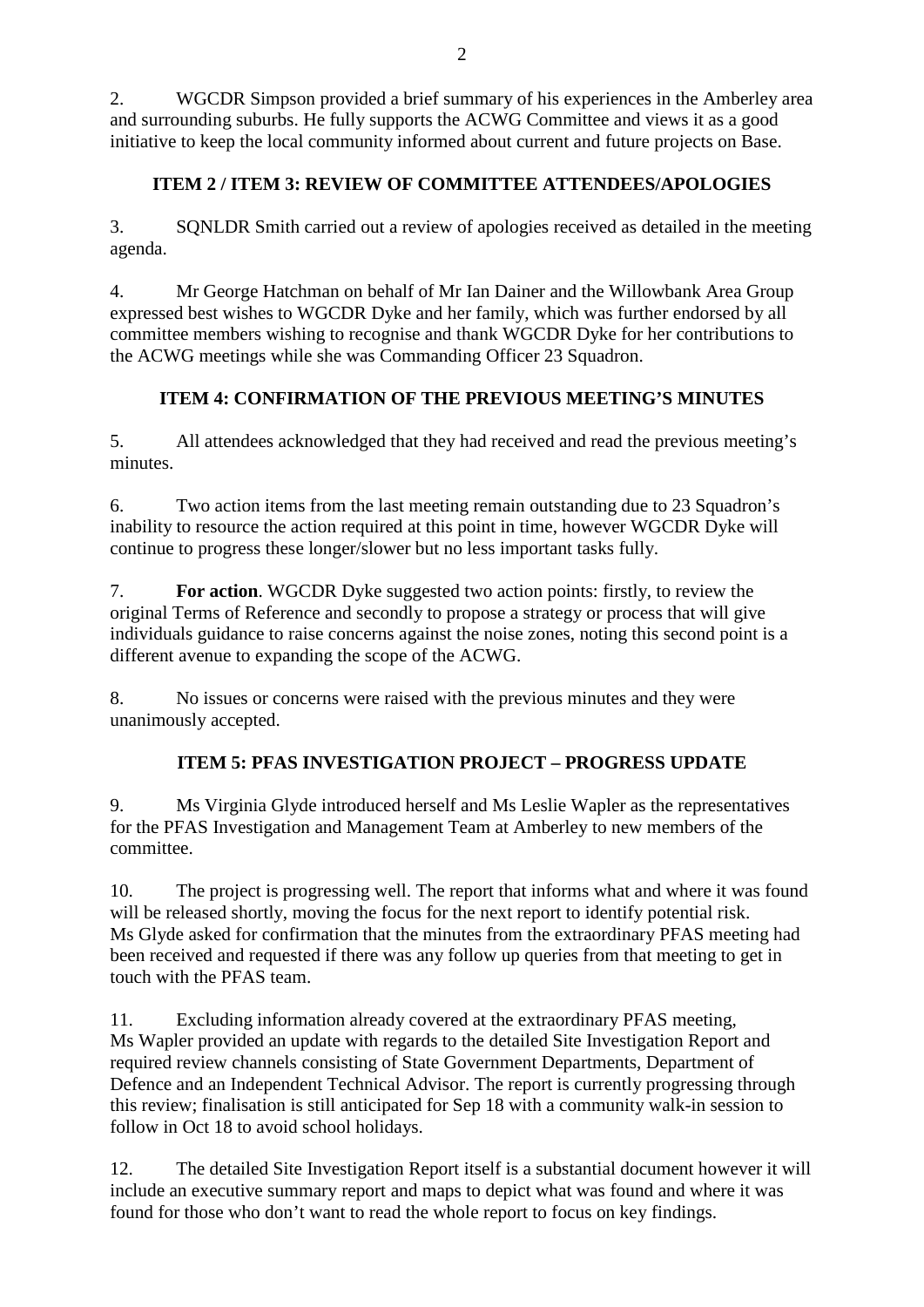13. Ms Wapler advised that the Human Health Risk Assessment is underway and associated sampling has been completed. Results have been released to the community in stages and are still ongoing. The majority of letters detailing results are expected to be out within the next week or two.

14. The Human Health Risk Assessment Report is now the main focus for the project team; this report at present is still being developed and will then undergo the same review process as the Site Investigation Report, completion is targeted at the end of this year.

15. Lastly, the PFAS team has been working with Ipswich City Council to provide fishing advisory signage at various sites along the Bremer River and Warrill Creek. Advice was sought from local tackle and bait stores, Health, Council and the community to determine main/common access points to locate the signs. To date 10 signs have been erected. This project is still ongoing as new locations have since been identified.

16. Locations identified are: Berry's Lagoon (Berry St/Chubb St), Shapcott Park (boat ramp), Brassall Bridge, Riverlink (under the bridge) and Jim Finimore Park, Old Toowoomba Road (where Deebing Creek joins the Bremer River).

17. Mrs Ashton queried fishing signage for Warrill Creek at Willowbank. Ms Wapler advised that a main access point has not been able to be identified for the location at this stage, however if feedback can be provided to the team, signage could be raised with Ipswich City Council.

18. Mr Hatchman queried how far the PFAS mitigates from the source to Warrill Creek. Ms Wapler advised that locations downstream from the Base and in terms of what can be tracked where the Bremer becomes tidal, because beyond that point PFAS could have originated from a different source. With respect to fishing, some signs have been erected at locations outside the investigation areas based on people moving to enable as many people as possible to see the signs.

19. Mr Krause questioned what the message is that is displayed on the signs. Ms Wapler explained the signs provide a warning received by Queensland Health advising not to eat fish caught from the Warrill Creek/Bremer River and investigation area and provides website/contact details. Ms Glyde advised that further information and fact sheets can be obtained from the [PFAS Amberley Website.](http://www.defence.gov.au/Environment/PFAS/Amberley/)

20. **Recommendation.** Cr Pahlke requested for the meeting minutes from the extraordinary PFAS meeting be included with the ACWG meeting minutes. SONLDR Smith supported inclusion of the minutes as an enclosure.

21. **Action.** Secretary to include the extraordinary meeting minutes held on 28 Jun 18 as an enclosure to the ACWG meeting minutes.

22. Cr Pahlke raised concerns with regards to health checks/test requests that were discussed in the extraordinary PFAS meeting minutes and how the requests are being tracked as he feels Defence should be responsible for testing or keeping records of requests for future reference.

23. Further discussion took place from all committee members around health/blood testing not able to measure the levels of exposure at present and example scenarios of cumulative exposure levels that a person would need to be subject to in order to produce a measurable level of consumption. Mr Behm made reference to Item 95 on the PFAS meeting minutes and read the item to the committee members.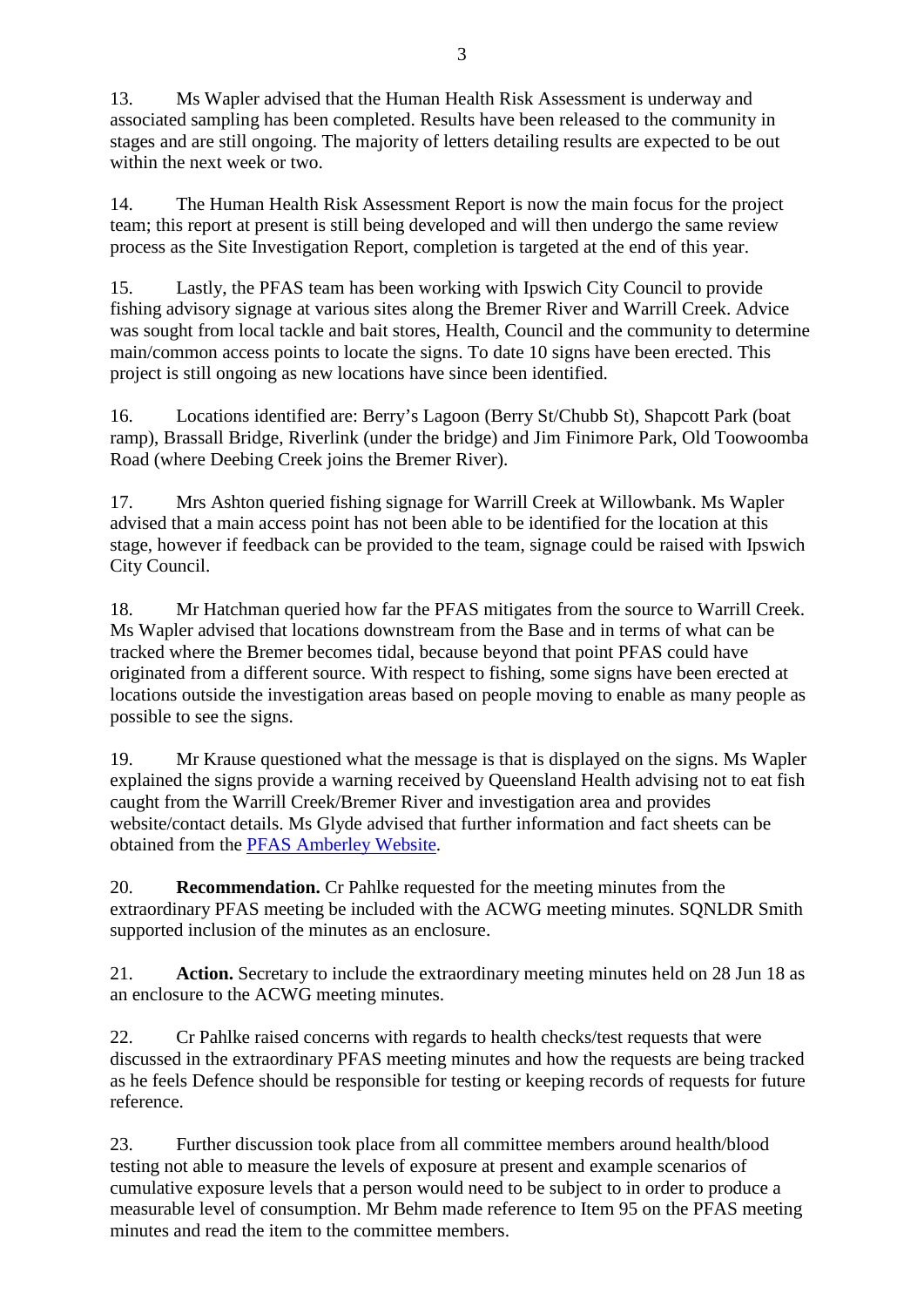24. Ms Walper advised that the Human Health Risk Assessment details all pathways of exposure and that ingestion is the primary method. The assessment analyses the combination of factors in terms of soil and water and history of PFAS movement and recommends waiting for the results of the Human Risk Assessment rather than continue to explore scenarios without the information that is still being gathered.

25. **Recommendation.** Wait for the results of the Human Risk Assessment as this report provides the data and analysis that enables drawing conclusions based on the findings, and assess management options moving forward.

26. Ms Glyde encourages anyone with follow up questions or if they would like someone to explain the results and what they mean, to contact the PFAS team as they are happy to do this on request at any time.

27. Cr Pahlke suggested a register should be compiled of residents that live in close proximity for use in the future. Ms Glyde confirmed that this information has been collected but is not shared to the public with respect to maintaining people's privacy.

28. Mr Behm made reference to Item 88 querying livestock and the impact on cattle as Department of Primary Industries (DPI) in given time may refuse taking cattle that have been eating the grass or drinking the water exposed to PFAS.

29. Ms Wapler advised that data is shared with Queensland Government, including Department of Agriculture and Fisheries and there are currently no restrictions on cattle in the commercial market. The PFAS investigation also includes people consuming cattle on their property, which is why soil and pasture grass pathway for exposure is collected.

30. All of the sampling data is shared with State Government Departments such as Health or DPI which they review to put an advisory in place if required. This is the same process that occurred with the fish sampling data submitted. There are a number of experts assessing the results on an ongoing basis not just the PFAS team for triggers that require action.

31. Mr Krause requested clarification in relation to the cattle on adjacent properties to Warrill Creek and Bremer River and if they were part of the investigation area. Ms Wapler explained that the investigation area includes the Base and surrounding areas and where PFAS is known to travel through ground water or surface water. The fact sheet on the [PFAS](http://www.defence.gov.au/Environment/PFAS/Amberley/)  [Amberley Website](http://www.defence.gov.au/Environment/PFAS/Amberley/) depicts a line for the properties included in the investigation area; properties beyond the line are not affected by PFAS for multiple reasons, such as on town water or not grazing cattle for example.

### **ITEM 6: BUSINESS ARISING FROM THE PREVIOUS MEETING**

### **Review of original ACWG Terms of Reference**

32. This item was addressed in Item 4 of this meeting and has subsequently been carried over as an open action item.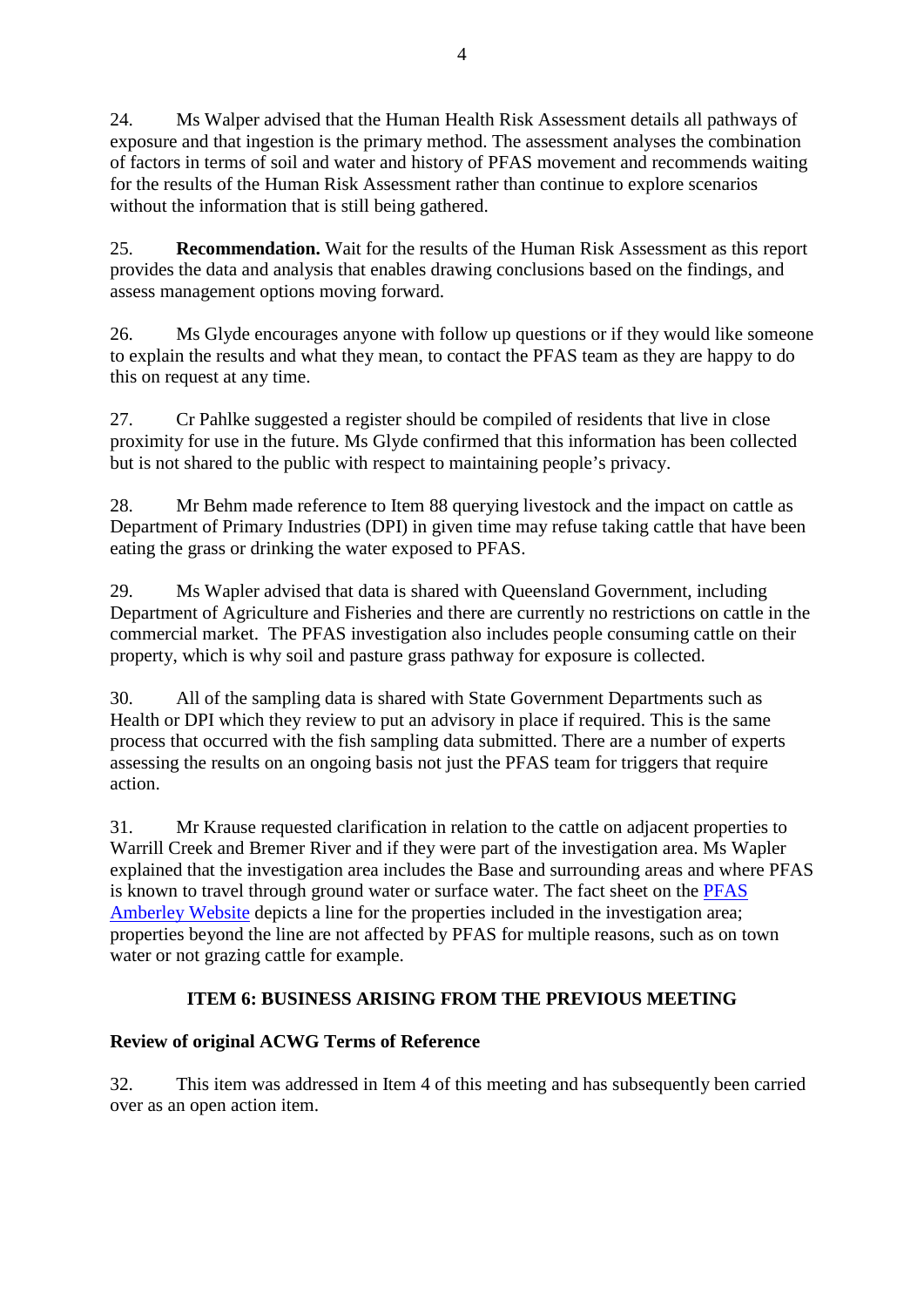### **Engine Test Cell Upgrade and responses to times**

33. SQNLDR Smith advised there has been recent correspondence relating to the engine test cell upgrade and Mr Behm confirmed he had seen the request for tenders from the Government for the project and that he would continue to monitor and record timings of vibrations.

34. SQNLDR Smith advised there is another engine test cell on Base that tests a different kind of engine, not aircraft engines, so timings will be provided to this cell as well. Identifying the source of the vibrations through process of elimination is still ongoing.

#### **Land to be mowed (Buffer Zone on Eastern side of map)**

35. Mr Behm confirmed that the area has finally been mowed. Mr Cash advised that E&IG Estate Group are still working with Contractors to make sure that it does not remain an issue moving forward.

36. **Recommendation.** Mr Behm suggested reviewing the Contracts as he feels it is evident that Defence is not receiving value for money on the services delivered. Mr Cash advised that he will pass this feedback back through Command channels.

### **ITEM 7: AMBERLEY BASE UPDATE**

### **Base Works**

37. Works around Base continues and there are a few projects starting to wrap up on the land side, such as transit accommodation and the new Base briefing room. The biggest efforts at present are the Runway works, ie finishing Battlefield Airlifter out the front of 23 Squadron which is the Caribou replacement, and behind the building the Apron works for the new Growler aircraft that are already at Amberley.

38. Between now and the next ACWG meeting there will be a slow introduction of 35 Squadron that are being relocated from Richmond which includes 10 x C27 Spartan aircraft due to commence operations from Amberley in the new year.

39. Mr Hatchman queried the planned flight path for the Spartans. SQNLDR Smith advised that their operations will comply with the fly neighbourly policy. The Spartans are a quieter tactical airlift cargo aircraft, approved to fly lower, however their mission profile will be away from built up areas.

#### **Queensland Police Activity**

40. Queensland Police have expressed an interest in increasing their activities on Base due to having limited knowledge about the Base. There is potential for a Security Exercise to be held in the near future. As discussed at previous ACWG meetings the community members will be informed if plans go ahead.

#### **Community Engagement**

41. SQNLDR Nott provided an update with regards to re-establishing relationships between the Amberley Base and local schools. Amberley District Primary School are pleased to work with Air Force so that when the children are studying specific subjects that relate to Defence eg World War 1 then the Base will try to support by providing a representative to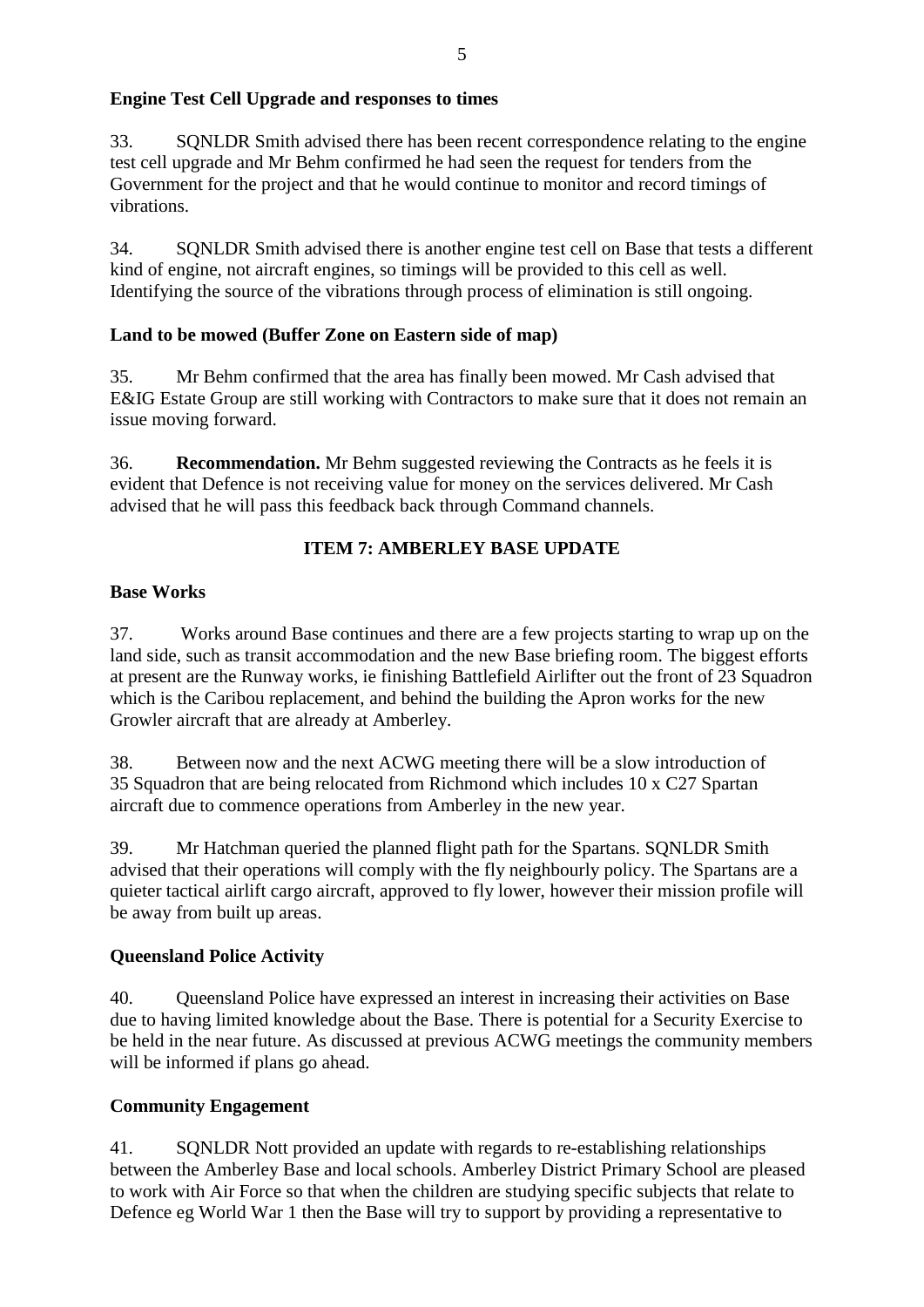talk about World War 1. Additionally, a commitment has been made to visit for ANZAC Day commemorations. There are 800 students at the school and 200 of those are children from Defence families.

42. The meeting with Amberley District Primary School has opened communications with other schools in the area; a meeting is scheduled at Ipswich Grammar School in the next few weeks.

43. SQNLDR Nott has made contact with Wendy Creighton from the Fassifern Guardian and the Moreton Border News and agreement has been made to provide relevant newsworthy articles about the Base and relationships with the Community for publishing in the newspaper.

### **ITEM 8: NOISE COMPLAINTS**

44. SQNLDR Smith advised there have been a total of 16 noise complaints since the last ACWG meeting, five complaints were received from the same person and ten complaints were made for noise from the FA/18 aircraft with the remainder from C17 operations.

### **ITEM 9: CONCERNS REGARDING E&IG AMB FIREWEED TREATMENT**

45. Mr Behm raised concerns with regard to Item 9 from the previous meeting minutes where Mr Hood requested neighbouring properties to treat their fireweed at the same time as the Base to achieve the best result for the entire estate. He advised that he has been trying for 10 years for the Base to clean up the fireweed on Base so that he does not get them.

46. A contractor arrived to spray the area last week and on Monday the gravel was sprayed, Tuesday another contractor sprayed along the fence line, killing the grass and on Wednesday, the whole area was mowed which then makes spraying pointless. The previous ACWG minutes detailed that the fireweed would be treated after the first winter rain, however which did not occur. There was 9mm of rain on 22 Jun 18, 13mm on 11 Jul 18 and there are small fireweed plants growing - in flower now.

47. **Recommendation.** Mr Behm asked for the Base to be more vigilant in treating the fireweed and suggests treating ragweed at the same time because the kangaroos carry it around so it is also a problem.

48. **Action.** Mr Cash to follow up with E&IG with regards to spraying the weeds.

49. **Recommendation.** Mrs Ashton suggests that mother-of-millions weed should also be treated.

#### **Ipswich Planning Scheme Document – Amberley Area**

50. Mr Behm made reference to a discussion from a previous ACWG meeting (approximately 3-4 meetings ago) that a gentleman from Karrabin attended the meeting wishing to find information with regards to the zones and Mr Behm had made reference to a document he once saw from the 1980's which contained the information. He has been able to locate an updated version dated January 2006 that details information about Defence, Defence Land and what you can and cannot do in the zones around it.

51. Mr Behm advised the update has been revised and is written in simpler terms and he believes it has been published in the Scenic Rim. However, it no longer contains the maps that were in the older version and he has not been able to locate any maps since. Mr Behm provided a copy of the document to the meeting in Enclosure 2.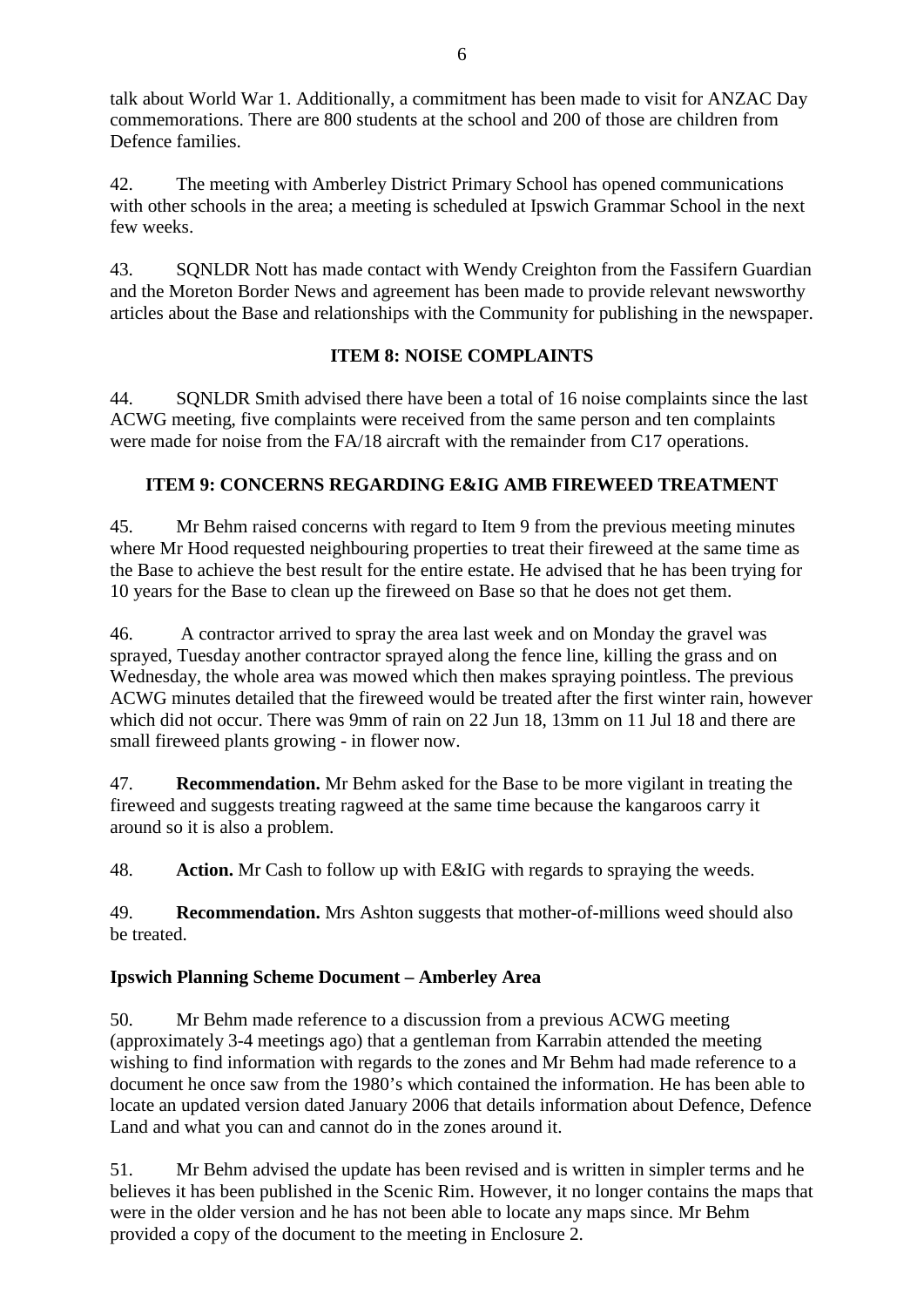52. **Recommendation.** Mr Behm suggested that the updated document might be useful as a reference for the gentleman from Karrabin because if he can locate the same document for his area then it may contain the answers he was seeking.

### **ITEM 10: COUNCIL REPORTS ON DEFENCE ISSUES**

53. Cr Pisasale sent his apologies as he was not able to attend the meeting, however he has still sent in his update and a copy was provided to the meeting attendees in Enclosure 1.

54. Cr Pahlke advised he recently returned from leave and did not have any issues to raise this meeting and wished to inform that it would be the last meeting he will be attending due to the local council being dismissed by State Government. He advised that there are still ten Councillors including himself that have not had any charges against them and he suggests reviewing the report on the Corruption and Crime Commission website. There will not be any Councillors for Ipswich Council until approximately 2020; there will likely be an Administrator and Advisory Board that may not attend the meetings.

55. Cr Pahlke attended the first ACWG meeting held on 16 April 2009 and he feels a lot of ground has been covered during the time. He advised that the Border News published a front page story and Rosewood Community are holding a tribute in his honour next Friday night. He passed on his thanks to all those he has had dealings with over the past 28 years.

56. SQNLDR Smith on behalf of the ACWG committee expressed appreciation to Cr Pahlke for his committed service, not only to Division 10 but also to the Air Base and the long standing relationship had, in addition to the fine work he has done for his area. This was endorsed by Mr Hatchman and Mr Behm.

57. Mrs Hooper queried if it would be possible for Cr Pahlke to continue attending the ACWG meetings as a community representative for his area. She mentioned that both Mr and Mrs Hooper were invited to continue attending ACWG meetings when their Neighbourhood Watch committee folded.

58. Mr Hatchman speaking on Cr Pahlke's behalf advised that there is another Community Group called the Rosewood/Walloon Community Consultative Group that Cr Pahlke chairs and he feels that he could represent in this capacity on behalf of that community group. Cr Pahlke stated that he chaired the meeting in his capacity of a Councillor; however he would be happy to continue as a resident of Rosewood.

59. **Action.** SQNLDR Smith/WGCDR Simpson will discuss Cr Pahlke's continuing to attend the ACWG meetings as a resident of Rosewood with the Senior ADF Officer and advise of the outcome.

#### **ITEM 11: COMMUNITY REPRESENTATIVE'S FEEDBACK**

60. Mr Krause introduced himself from the Scenic Rim electorate (from Beechmont to Grandchester, including Willowbank) and although the Base is not in his electorate he is well acquainted with the Military through Kokoda Barracks at Canungra which is in his area. He loves seeing the aircraft flying over and extended his thanks for the invitation/welcome to attend the meeting.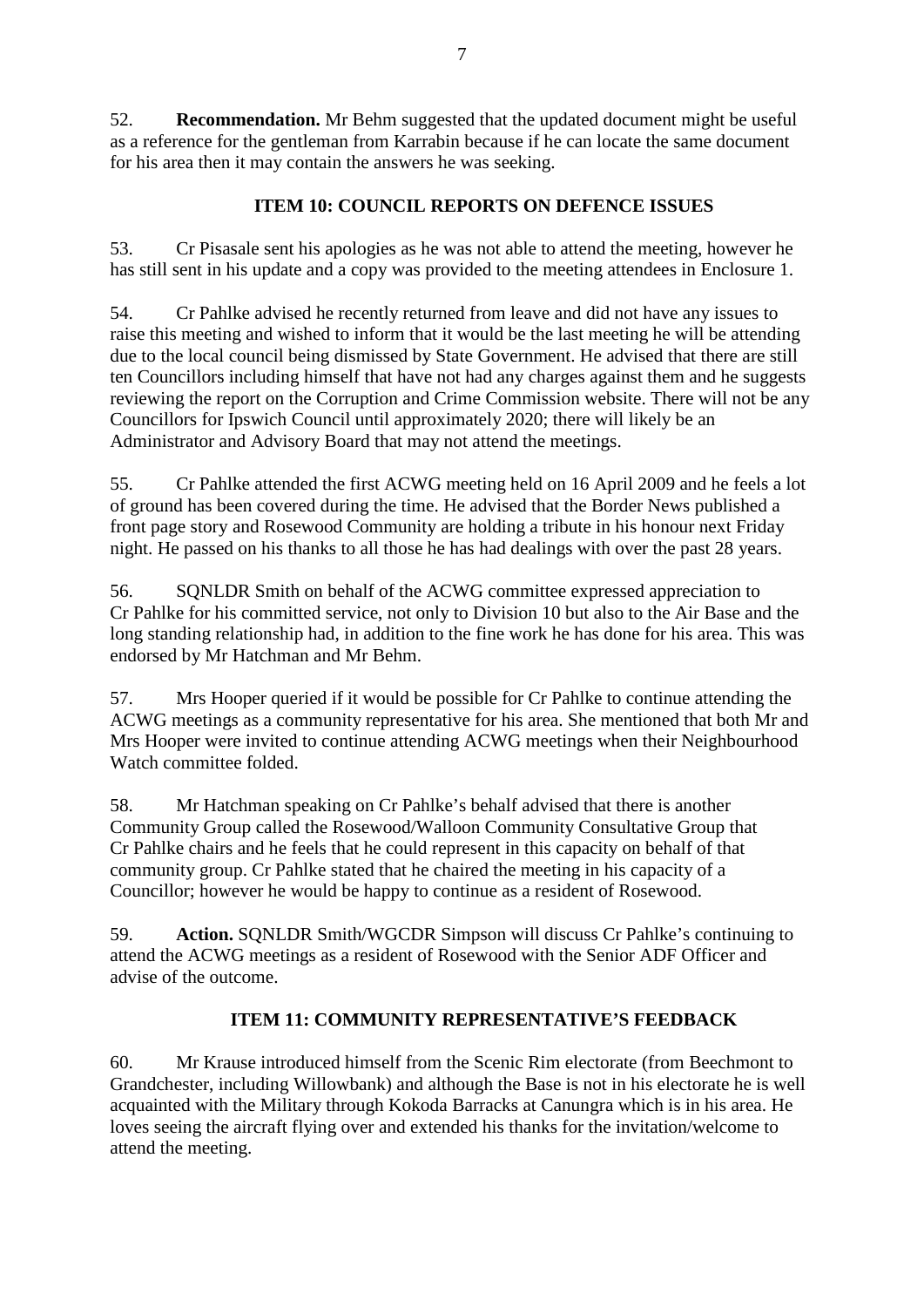61. The Cunningham Highway is the biggest issue within his electorate which is also a big issue for the Base as well. The announcement for the commitment of Federal Government funding is welcome and Mr Krause advised he will continue urging for the State Government to match this so that the project can go ahead.

62. Mrs Ashton raised concerns that given the plight of farmers with the drought and the recent fires around the district and all the Defence land that is wasted because Defence does not utilise the land. In terms of feed for cattle, she would be happy to pay to be able to utilise the land for feed.

63. The long grass poses a fire hazard and costs Defence money to pay for a contractor to slash the grass. Mrs Ashton has cattle that need feeding and Defence has land with feed available on it, so it could be mutually beneficial to both sides if she could utilise the feed. She asked for advice of who she needs to direct her query to for further discussion.

64. **Action.** Mr Cash responded that Mrs Ashton's queries may not be able to be decided at Base level but he will make further inquiries to find an appropriate point of contact to direct her question to.

65. Mr Hatchman added that Mrs Ashton's query was not without precedence. He has been around the Base for 44 years and many times, particularly around drought times they used to cut and bail the hay on the Base and transported it via trucks, which would be a great contribution from Defence to the Community, which has been done before.

66. SQNLDR Nott agreed that the contribution would be a great community engagement activity. She advised that Defence has recently been approached from commercial businesses to have planes flying out of the Base as an example. SQNLDR Nott advised she has had discussions with the Senior ADF Officer at length in relation to a couple of those issues, however commercial entities not through the Department cannot be on Base at all.

67. WGCDR Simpson asked for clarification of the areas concerned and Mr Behm advised of the land over by the new Air Traffic Control Tower/APOD, anywhere outside the buffer zone outside of the fence. He also mentioned that a Hay Bailer would mow the grass differently to the contractor that slashes the grass, specifically for hay bailing.

68. **Action.** WCGDR Simpson will add the question to his list to discuss with the Senior ADF Officer at his meeting next Thursday.

69. In reference to the fires, Mr Behm queried who controls the Fire Warning sign at the front of the Base and is responsible for updating it, as it is not accurate.

70. **Action.** Mr Cash to investigate further and organise resolution.

71. Mr Hatchman discussed that Willowbank residents have a geographical issue as they are anchored in between two active coal mines - to the West of the Base (Jeebropilly) and South of the Base (Ebenezer). Although one of the mines will cease operations soon, both mines have residual voids.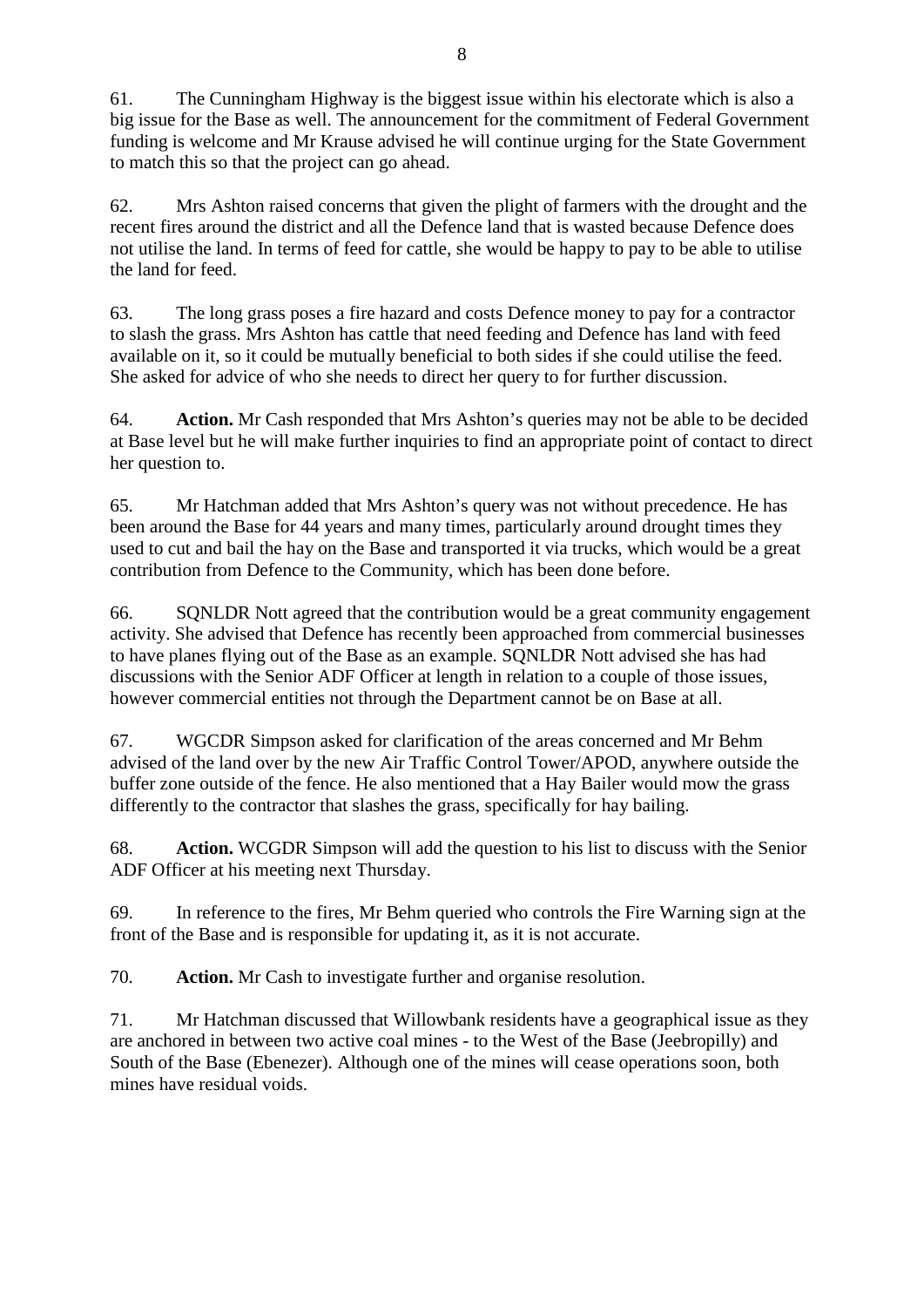72. Jeebropilly has two voids and Ebenezer one large void. The State Government has released a Mined Land Rehabilitation Policy provided in Enclosure 3, directing mining companies to rehabilitate the land after mining. The land surrounding the Willowbank area is marked for return as pasture land where the water voids will be conducive to fauna, flora and wildlife. This policy and the ABC news story provided in Enclosure 4, released last week, indicates that the mines in the area will escape the liability of rehabilitation of the voids, which will remain as water entrapments.

73. Sites from the past include Ti Tree Pit, now utilised as a Waste Facility and the Ebenezer Creek Basin which was originally planned as a water reservoir for recreation and drought mitigation in the local area. Department of Defence put an embargo on Ti Tree as it would propagate bird life which would be a danger to aircraft flying.

74. These voids will be left to collect water, although Waste Companies are circling to try and turn them into landfill, the community is against this. The water voids will also encumber Defence in the locality so he feels that Defence should be making further enquiries into the final plans for the voids which in turn will also benefit the community. Mr Hatchman presented a copy of the Mined Land Rehabilitation Policy for ACWG committee members.

75. **Recommendation.** Mr Hatchman recommends Defence make some further enquiries on behalf of the community, as to if the water voids will remain or be used as landfill and what detriment this will have to Amberley Base operations. Oakey is another location that Defence would be aware of issues as it has both the PFAS problem and the New Acland Coal Mine located directly behind the Base.

76. SQNLDR Smith agreed that from both a capability perspective and in the spirit of good neighbourly relations the shared impact to the community is also in the interest of Defence, and posed the question (possibly rhetorical) as to how a mine not having the money to remediate their area abrigates their responsibility.

77. Mrs Conroy advised that in 1998/99 she worked in the first environmentally friendly mine in Australia at Muswellbrook and as they were constructing, 4000-5000 trees were brought in at a time and placed around the mine and on the buffer walls which contained the dust. The beef stud and dairy farming continued - it was the biggest milk producer in NSW at the time, so she cannot understand why the Government does not make the other mining companies do this.

78. Mr Hatchman mentioned that although initial mining have shown a good track record with rehabilitating the land in the past, however in relation to the empty voids they cost millions of dollars to repatriate them so it is just as easy to sell to landfill companies which he would not like to see happen to the neighbourhood. Additionally, there would be an increase in trucking traffic; approximately a truck every three minutes and the intersection near the Base cannot cope with current Cunningham Highway traffic.

79. Mr Hatchman asked Mr Krause if he would like to provide comment in relation to the mining within the area. Mr Krause replied with comment with regards to Zedemar only. As a company they have few assets other than the mine itself so to answer the query about how mining companies get away with liability of rehabilitation, the regulations did not exist when the company began mining so the company is stuck with the mine and so is the State, so it will cost a lot of money to fix the issue regardless. The company does not have a lot of money, the State doesn't hold much money for it and so it's at an impasse.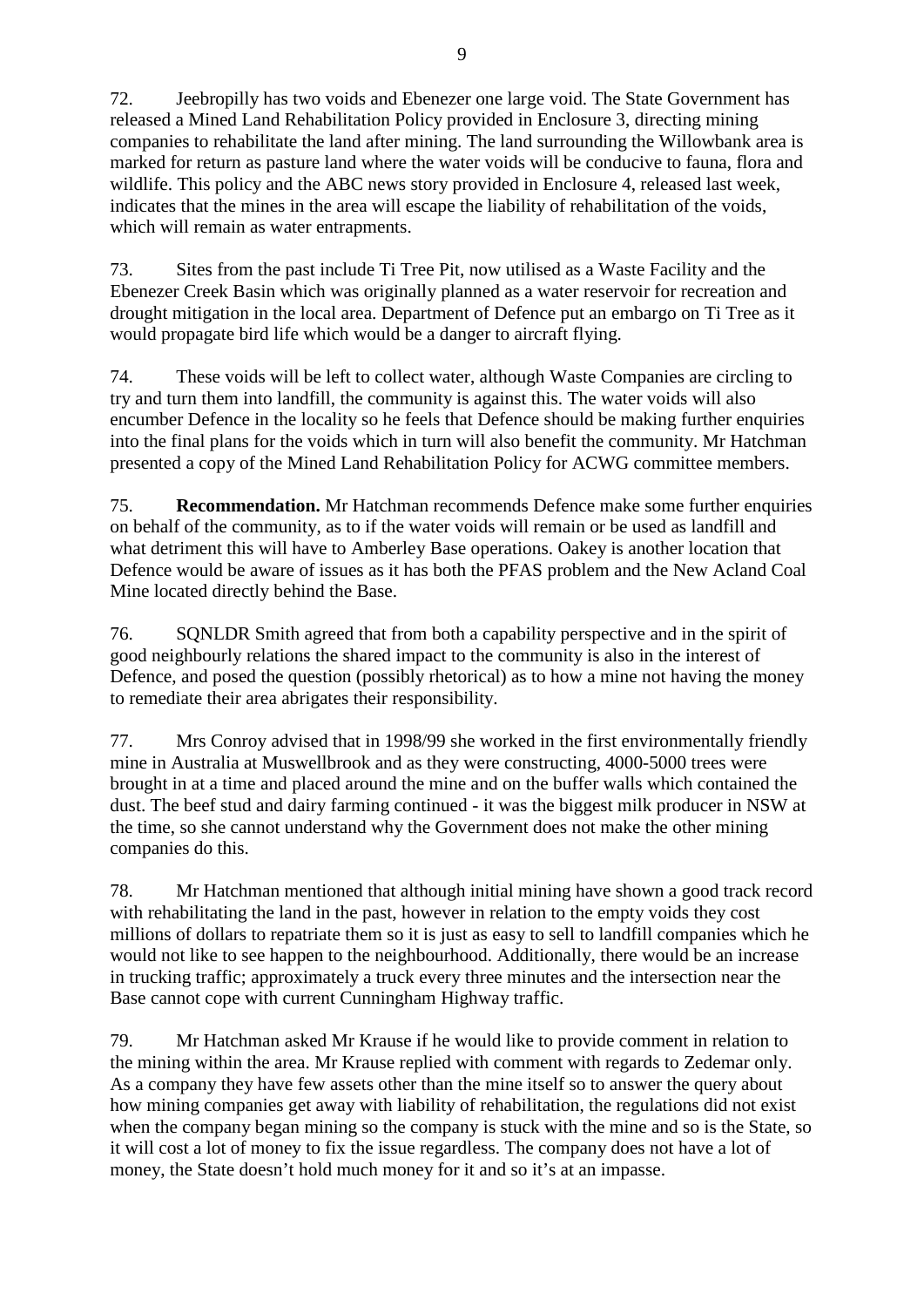80. Zedemar is different to the New Hope mines ie Jeebropilly/Ebenezer as they are still mining so there is a greater incentive for them to return the land to a good state. New Hope has achieved this for their other sites.

81. Mr Hatchman advised that New Hope has been offered to sell to a Landfill company called LandTrak which provides a financial incentive to the company. He has also seen a notice that the Brisbane Waste facilities are closing down and they are looking for another area to relocate 400,000 tonnes of waste, possibly in the Ipswich area so holes in the ground are an attraction.

82. Closing on Willowbank and the Cunningham Highway issues, Mr Hatchman thanked Mr Krause and Mr Madden for lobbying on behalf of the Community.

83. Ms Howard introduced herself and expressed thanks for work done, the invitation to attend the meetings and for sending the ACWG meeting minutes to her as it has enabled her to keep abreast of what is happening around the Base and surrounding area. The Cunningham Highway is the number one issue that gets raised to her; all members in the region have been advocating for Government support/funding.

84. Ms Howard advised that she is also the Assistant Minister for Department of Veteran Affairs so she often travels around the state talking to people from Ex-Service Organisations and Defence Groups. In Townsville they have provided significant funding to create a hub for ex-Defence people because of the issues they are dealing with.

85. With regards to the work underway with schools in the area, the RSL have an education portal that is throughout all of the schools in the area and provides learning modules. The first module currently is about history and the next module is about current serving Defence people which will tie in nicely with talks that SQNLDR Nott is working on with schools.

86. **Recommendation.** The portal was launched with Bremer State High School last week and Ms Howard suggested that it would be a good school for SQNLDR Nott to visit. SQNLDR Nott confirmed that she has scheduled visits with Bremer and Deebing Heights schools.

### **ITEM 12: OTHER BUSINESS**

87. Mr Behm requested an update with regards to the Dennis Street sign issue discussed at a previous meeting. Mr Cash advised that he has been working with some members of the Council and he is very confident of a result from them within the next four weeks.

88. Mr Behm advised he raised it with the Council three years ago and was informed that it was a Defence issue; he has tried to contact Mr Jim Craig and left a message which to this day has not been responded to. After leaving a message the recording states to hold the line for further options and does not provide any further options, he has raised it before and raises it again.

89. **Action.** Mr Cash confirmed that a works request has been submitted but it is considered a routine request which has a four week action turnaround time. He will also check that Mr Jim Craig's phone has been diverted to another number.